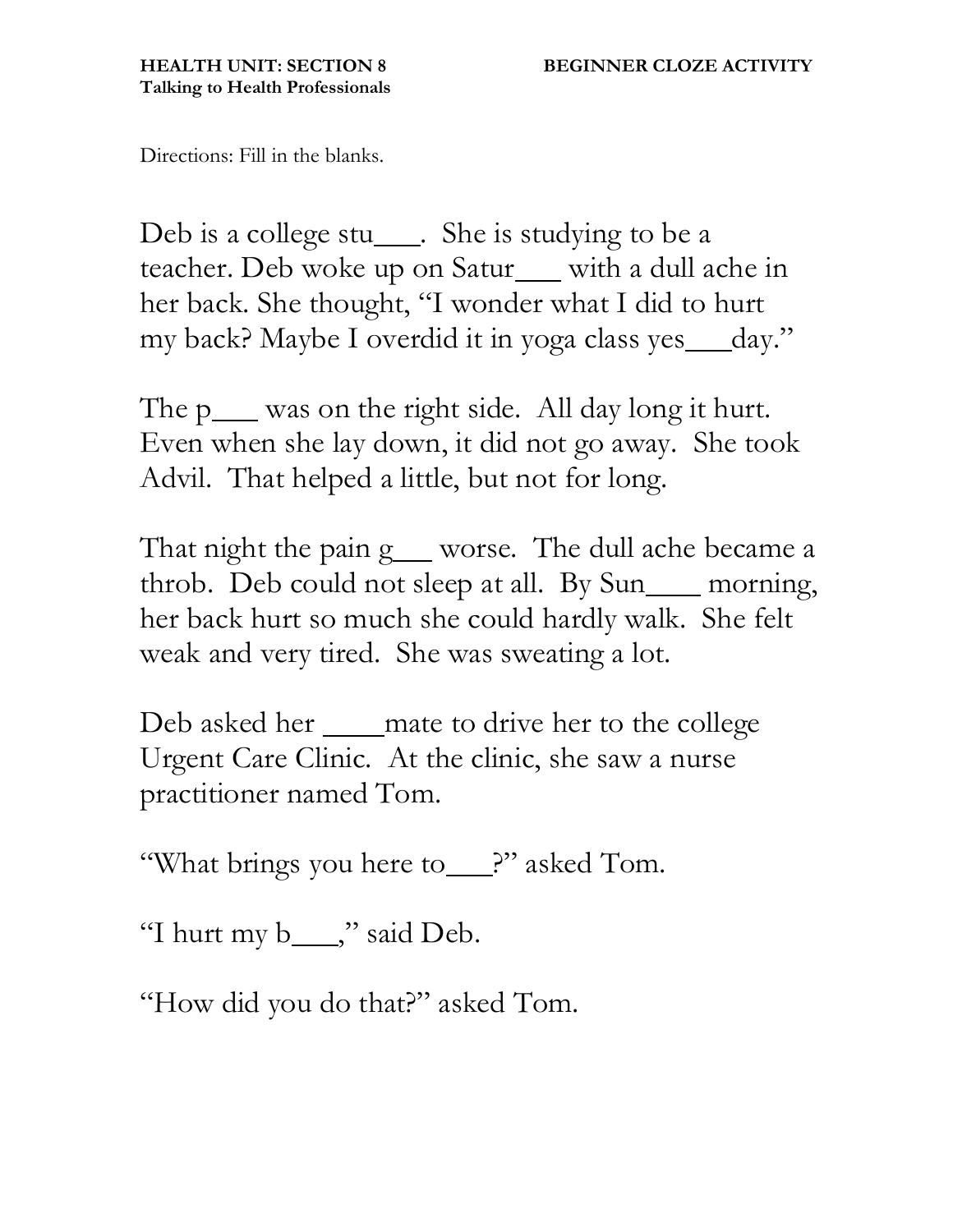"I'm not sure. Maybe it was in yoga class on Thursday."

"When did the p\_\_\_ start?" asked Tom.

"Yester\_\_ morning. I had it when I woke up," said Deb.

Tom said, "Show me where it hurts."

Deb cupped her hand on her lower right back. "Here, and it comes up and around to my \_ide, too."

"Tell me more about the pain," said Tom.

"Well, it started out just a dull ache \_\_terday. But last night it started to throb. It never goes away, even when I lie down. It's so bad I couldn't sleep at all last night."

"Did you t\_\_\_ anything for it?" asked Tom.

"Yes, some Advil. But it hardly helped at all."

"Have you had this be\_\_\_\_?" asked Tom.

"No," said Deb, "never like this."

"Do you have any other symptoms?" asked Tom.

"Well, today I f\_l weak. I can hardly walk."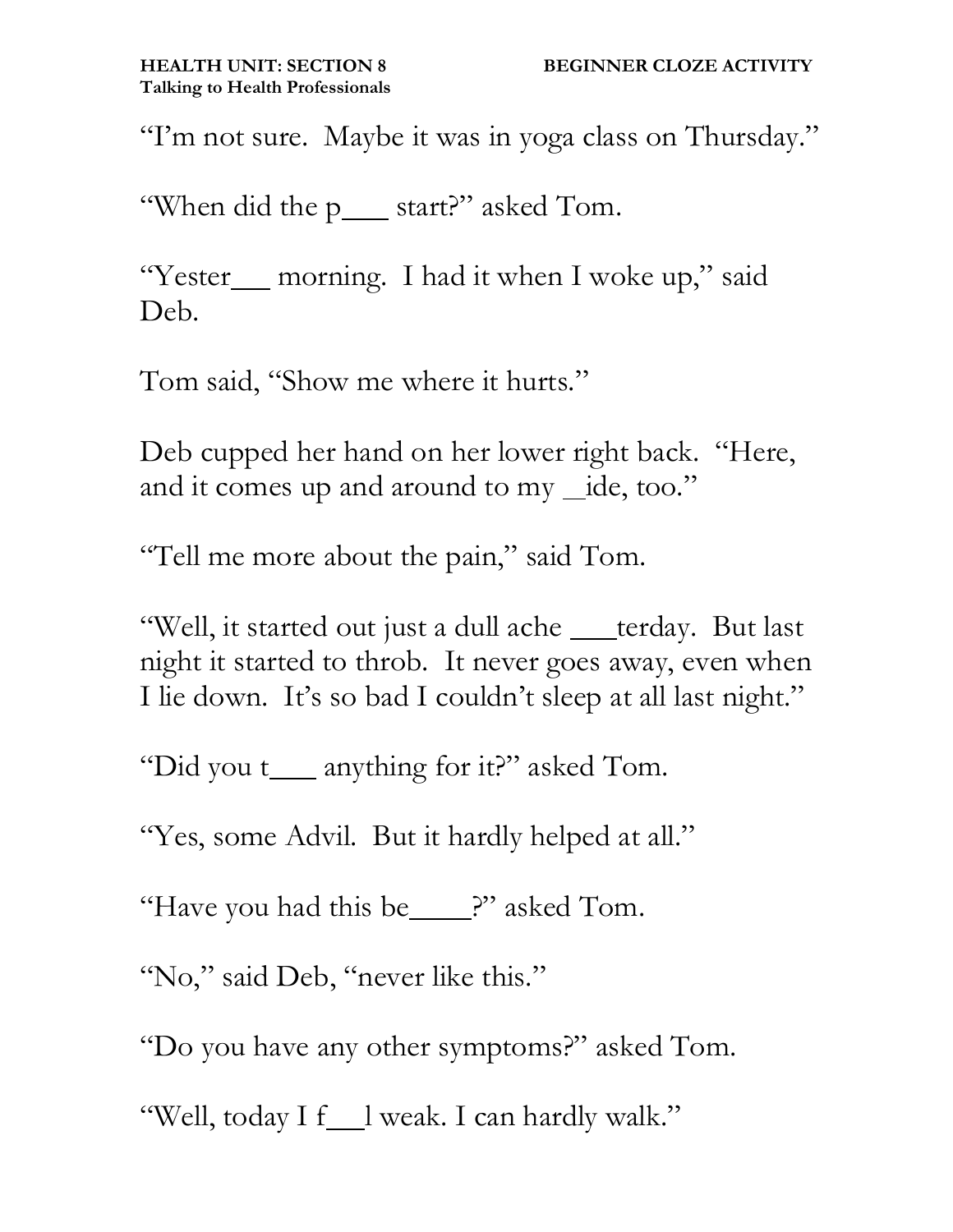"How about a fever?" asked Tom.

"I don't know," said Deb. "I was sweating a lot last night." Tom took her \_\_\_perature. Deb did have a ver.

Tom asked, "Do you have any pain when you go to the bath <sup>2</sup>. Have you noticed any change in your urine?"

Deb felt embarrassed. For the past few days she had felt a little burning when she went to the <u>room</u>. Her urine looked cloudy. It had a bad smell. She told Tom all of this.

Then Tom examined Deb. He pressed his fingers gently in different places on her back and tummy. One spot was very, very sore when he touched it.

"OK, Deb. I n\_d you to give a urine sample now," said Tom.

"You mean I have to pee in a jar?" asked Deb. "How come?"

"Good question. You see, I don't think you hurt your back in yoga, Deb. It's a  $g$  thing you told me about